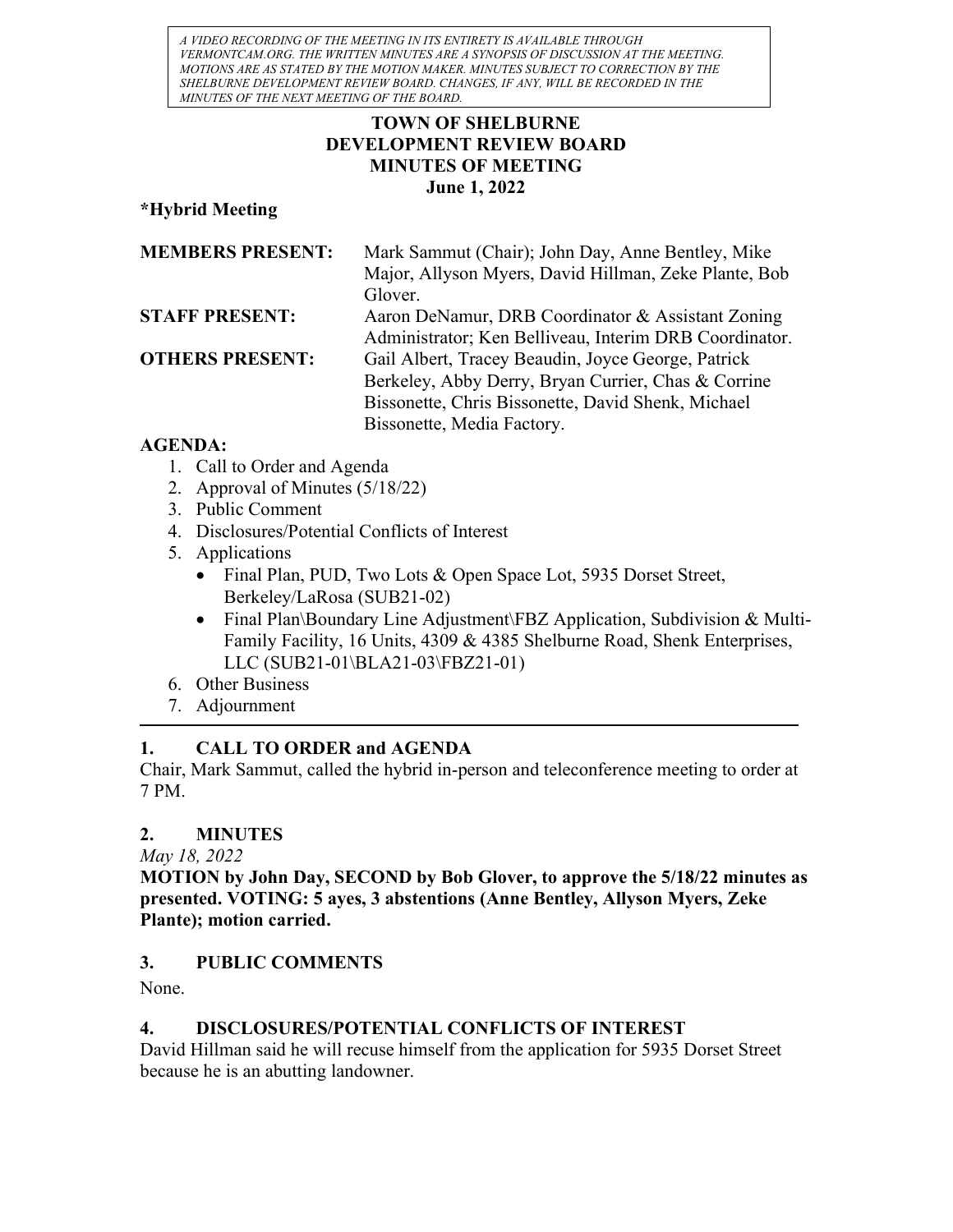Ken Belliveau disclosed his contact with Bryan Currier (Shenk engineer) through prior clients. Aaron DeNamur will do the staff report for the Shenk application.

Those participating in the meeting were asked if anyone had any concerns about the participation of any DRB member in any matter on the agenda. No concerns were raised.

## 5. APPLICATIONS

The function of the Development Review Board as a quasi-judicial board and the hearing procedure were explained. Individuals to give testimony before the DRB were sworn in.

### SUB21-02: Final Plan for a two lot PUD subdivision with a third open space lot at 5935 Dorset Street in the Rural District by Patrick Berkeley and Nina LaRosa

Patrick Berkeley and Abby Derry appeared on behalf of the application. David Hillman recused himself.

## STAFF REPORT

The DRB received a written staff report on the application, dated 6/1/22. Ken Belliveau noted 60% open space is required for the PUD application with the Class 2 wetlands included in the open space as much as possible. Legal documents, wetlands permit, and septic system design permit have been received. The driveway has been shifted. Shelburne Water Quality Superintendent mentioned the need for a disconnect between the storm water dispersal and the building site. The developer has ensured this has been addressed, but a condition may be needed to say there must be a satisfactory method of dispersing stormwater prior to the issuance of a zoning permit.

#### APPLICANT COMMENTS

Abby Derry explained the stormwater flow from the building site and confirmed no changes have been made to the plan since the last review and permits have been received.

## PUBLIC COMMENT

Gail Albert asked if the open space agreement with the applicant has been signed and how the agreement will be ensured in perpetuity. Ken Belliveau said all documents must be signed and recorded in the land records prior to recording of the subdivision plat within 180 days of the DRB decision. There will be a homeowners association for the subdivision and if any conditions of approval are not followed then that is a zoning violation enforced by the town's zoning administrator.

David Hillman asked who owns and maintains the open space. The applicant said the open space will be equally owned by the lot owners. There will be a homeowners association.

Bob Glover asked if there is a timeline to sell the first lot. Patrick Berkeley said there is no timeline, but the hope is to sell the lots sooner than later.

#### DELIBERATION/DECISION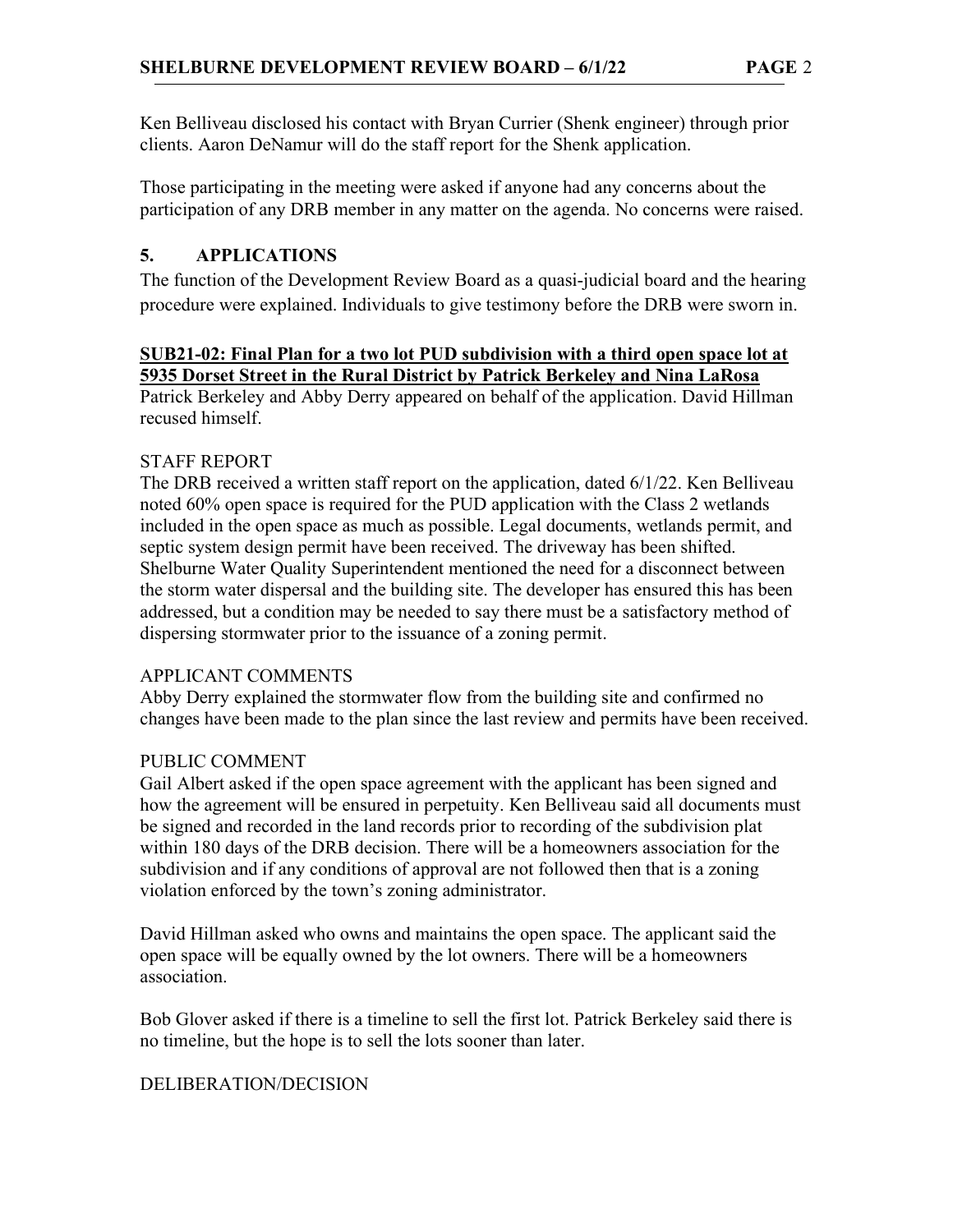MOTION by Mark Sammut, SECOND by Mike Major, to finalize the record, close the hearing, and direct staff to prepare a decision approving the Final Plan (Plat) application, SUB21-02, by Patrick Berkeley and Nina LaRosa for a three lot PUD subdivision at 5935 Dorset Street in the Rural District with the following conditions:

- 1. The applicant must provide documentation of any and all required permits and approval from the State of Vermont and any zoning permits from the town for work or construction on the subject property.
- 2. The applicant shall record a mylar copy of the approved subdivision plat in the town's land records within 180 days from the date of the DRB Notice of Decision as prescribed by the Shelburne Subdivision Regulations and 24VSA4463(b).
- 3. All documents pertaining to the deeds, covenants, restrictions, and easements for the open space lot, shared driveway shall be recorded in the town's land records prior to obtaining any permits for development of the subject property.
- 4. Any construction activity on the subject property in conjunction with the application shall be limited to plans approved by the DRB in accordance with the provisions of Articles III, XIX, and XX of the Shelburne Zoning Bylaws and the Shelburne Subdivision Regulations and all of the conditions stated here.
- 5. No work on the subject property in connection with the approval may be commenced until the necessary zoning permits have been approved and obtained from the Shelburne Planning & Zoning Office and all applicable conditions of approval have been satisfied.
- 6. There shall be no importation of any fill or other materials onto the subject property beyond what is necessary to complete the work authorized under the approval.
- 7. The applicant must provide a grading plan that demonstrates compliance with Shelburne's stormwater regulations which contain a requirement for a runoff disconnect mechanism.

VOTING: unanimous (8-0); motion carried.

David Hillman returned to the DRB.

SUB21-01\BLA21-03\FBZ21-01: Final Plan\Boundary Line Adjustment\Site Plan for a two lot subdivision including a.23 acre boundary line adjustment and a 16-unit multi-family community care facility reviewed under Form Based Zoning at 4309 & 4385 Shelburne Road in the Mixed Use District, Residential District, Stormwater Overlay District, and Shelburne Road Form Based Overlay District by Shenk Enterprises, LLC

David Shenk, Bryan Currier, and the Bissonettes appeared on behalf of the application.

# STAFF REPORT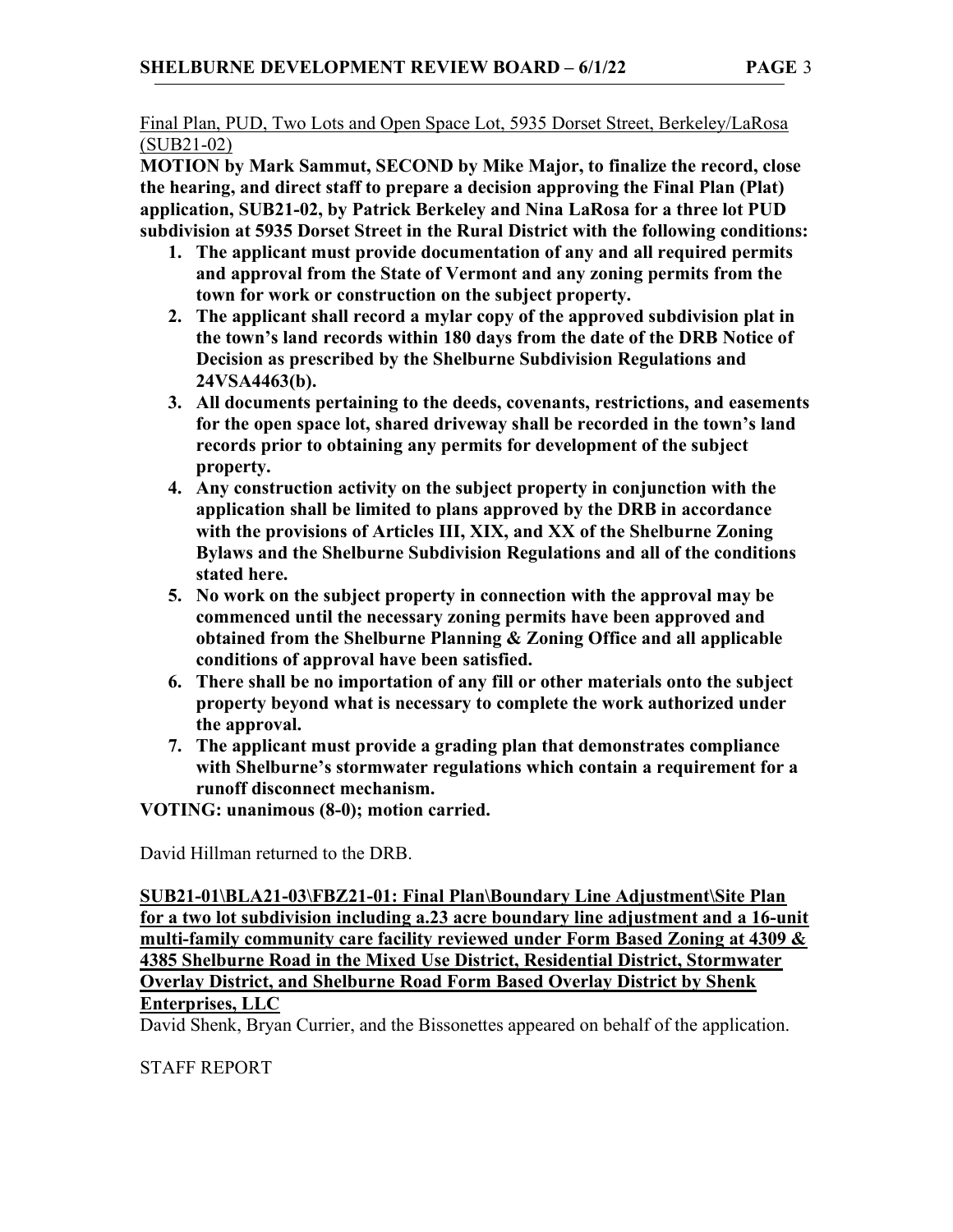The DRB received a written staff report on the application, dated 6/1/22. Aaron DeNamur stated Sketch Plan and Preliminary Plan approval have been granted. Staff concerns with the proposal include the stormwater runoff plan, perimeter landscaping between the boundary line and the parking lot, the lack of landscaping between the hockey academy and Lot 2 (residential), and not all conditions of approval being satisfied.

### APPLICANT COMMENTS

Bryan Currier reviewed the staff comments/recommendations in the staff report, noting the swale on the property terminates at the stormwater system, adding trees by the parking lot will not be a problem, there is a grade difference between the sidewalk on Route 7 and the residential structure which must be accessible. The approval before the DRB is for the stormwater feature on Lot 1, the 16 unit building on Lot 2 under form based zoning, and the boundary line adjustment.

It was noted the hockey rink that was part of the previous reviews is no longer included in the project. Ken Belliveau clarified the application is for Final Plan approval of the subdivision of land and approval of the site plan for the 16-unit congregate housing facility under form based zoning. David Shenk stated the change to eliminate the hockey rink was not anticipated. The intention was always to build the housing. A proposal will be submitted for Lot 1 once a project is identified. Approval of the subdivision and for the form based zoning application (16-unit building) is what is being sought with the application before the DRB.

Bob Glover asked about the number of parking spaces on Lot 2 being provided per form based code. The applicant said the code allows the developer to demonstrate the parking need for the facility. No residents will be driving a car. There is parking for staff and guests. The DRB can look at parking on a case-by-case basis.

Anne Bentley questioned the application moving forward if conditions of approval from the previous reviews have not been met.

#### DELIBERATION/DECISION

Final Plan\Boundary Line Adjustment\FBZ Application, Subdivision & Multi-Family Facility under FBZ, 16 units, 4309 & 4385 Shelburne Road, Shenk Enterprises, LLC (SUB21-01\BLA21-03\FBZ21-01)

MOTION by Mark Sammut, SECOND by John Day, to continue the hearing for the Shenk Enterprises, LLC application for 4309 & 4385 Shelburne Road until 6/15/22. VOTING: unanimous (8-0); motion carried.

The DRB will meet in deliberative session prior to the next meeting to discuss the application.

#### 6. OTHER BUSINESS/CORRESPONDENCE

Thanks to Ken Belliveau